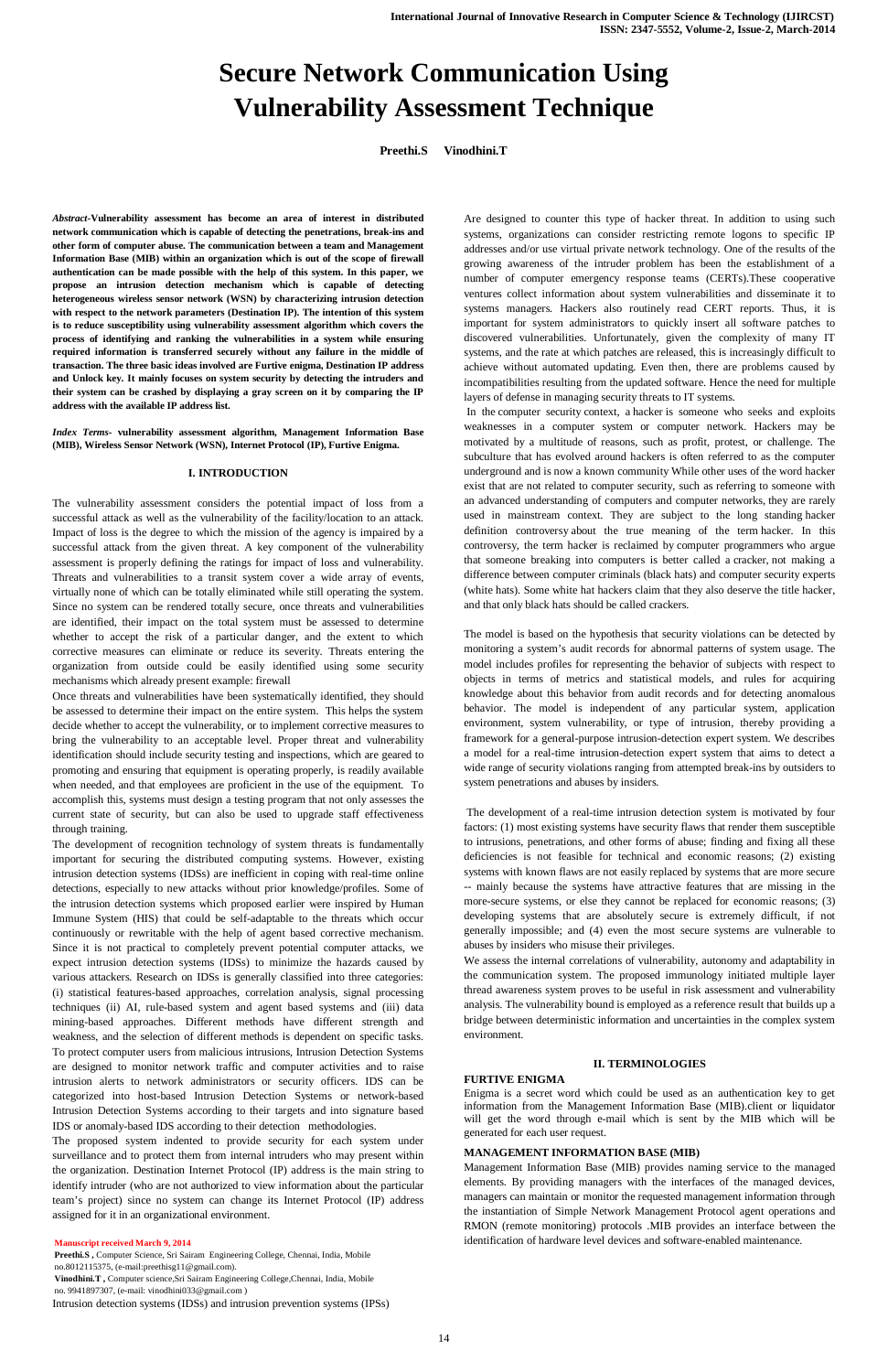#### **DESTINATION INTERNET PROTOCOL (IP)**

Internet Protocol (IP) is the main string for identifying the intruder from entering the network. Client who entering the network will be compared with the allowable Internet Protocol (IP) address. When the IP address is same information will be transferred to the liquidator. If the IP address is not the same intruder will be warned three times.

# **UNLOCK KEY**

Unlock key should be entered by the authorized liquidator so that required file will be transferred .The unlock key will be sent to client if the client is a valid user.

## **III. ARCHITECTURE DIAGRAM**

A simple example of MIB tree is depicted as follows. MIBs usually have three branches: ISO, user profiles, and vendor profiles. The unique OIDs of MIBs are applied to provide a naming service for each managed object, or MIB object. The MIB is constructed in a hierarchical tree structure. The top level of the tree structure is controlled by ISO and ITU organization. Fig. 1 is an example of a MIB tree structure and naming scheme, and the dotted line represents those subentries that can be added on afterwards in compliance with the new concepts in this paper. In the lower level of this structure, the sub-entries can be altered to cope with new usage. It is feasible to add up more sub-entries in the current MIB structure. These subentries with more attributes and embedded methods and algorithms can be added below (object identifier) OID=1.3.6.1.2.1.In some circumstances, more subentries can be embedded into private enterprise network OID=1.3.6.1.4.1.



Fig. 1. The functional domain of MIB tree structure

#### **PROCESS INVOLVED IN VULNERABILITY ASSESSMENT**

 The liquidator is a person who is working in a project for the organization .Management Information Base monitors all the peers connected to it including the intruders who are all present in the organization .The liquidator request for the particular information from the MIB ,it then respose with the secret keyword(furtive enigma) and the liquidator authorise it's connection by sending back the word to the MIB.The management information base then check the IP address of the liquidator by comparing with the available IP address present in the database. Attackers can come from anywhere, so organizations need to quickly mitigate vulnerabilities before they become threats. They need a quick, easy, effective solution for creating security policies. Although it's preferable to have multiple scanners or scanning services, many companies only have one, which significantly impedes their ability to get a full vulnerability assessment. Intruder is the one who will always steals the information from the MIB and they can be detected by their IP address . The furtive enigma genarated at every time when a particular request is received by the MIB.For every client furtine enigma will be unique which ensures security for the information in the system. Once the liquidator got authorised from the MIB ,it again sends the unlock key to the liquidator through which they can get the access to the data available in it.If a intruder enters into the network they may steal the secret word but,end up in a warning given by MIB by the comparison of the IP address .If still the intruder want to get the access after three times of warning MIB crashes their syatem by displaying a grey screen on their system.

# **VULNERABILITY ASSESSMENT:**

Vulnerability assessment covers the processes of identifying,

Quantifying, and ranking the vulnerabilities in a system. It includes the identifications of the vulnerabilities or potential threats to each party and giving the classified ranking value and therefore acquire the importance to those resources or parties. In most occasions, it also includes the mitigation

Or elimination of the most serious vulnerabilities.VA is not determining the exact attacks categories, but rather to identify the potential threats or system flaws that might be exploited. The main functions for VA are focused on (i) Seeking the *right* timing to activate compact security mechanisms while maintaining performance, minimizing the use of the system resources and operational cost, etc. (ii) Seeking the safety bound as the minimum vulnerability bottom line under which the system cannot maintain efficient autonomy anymore.

 The vulnerability assessment will be driven by the set of threats and hazards that could affect the facility. Threats refer to malicious insults including both cyber and physical attack or sabotage. Hazards refer to natural disasters or normal accidents that may occur on a random basis. The likelihood and severity of stress should be identified for each type of insults deemed worthy of attention. A computer attack might occur on a daily basis (likelihood) and affect 10 computers (severity). Based on similar facilities experience, arson may occur once every five years (likelihood) and incapacitate the entire facility (severity). Threats and hazards that have occurred in the past should be on the list.

 The vulnerability assessment process considers threats that have the potential individually or collectively to affect one or more mission critical systems. Determining which systems will be affected by which threat is obvious in some cases. In other cases it may be necessary to compare the stress levels engendered by the threats/hazards identified with the strengths of exposed system. Once a mission critical system is determined to be vulnerable, trace cascading failures by determining if other dependent systems may cease to function as a result of the initial system's failure.

#### **OBJECTIVES:**

The vulnerability assessment process has the following objectives:

- 1. Understand the facility/organization's mission and mission- supporting systems and functions
- 2. Identify mission-threatening vulnerabilities of critical facility systems.
- 3. Understand system design and operation in order to determine failure modes and likelihoods.
- 4. If possible, identify consequences of system failures in terms of down time, effects on people, and any cascading effects on other systems and organizations.
- 5. Recommend facility improvements to reduce vulnerability.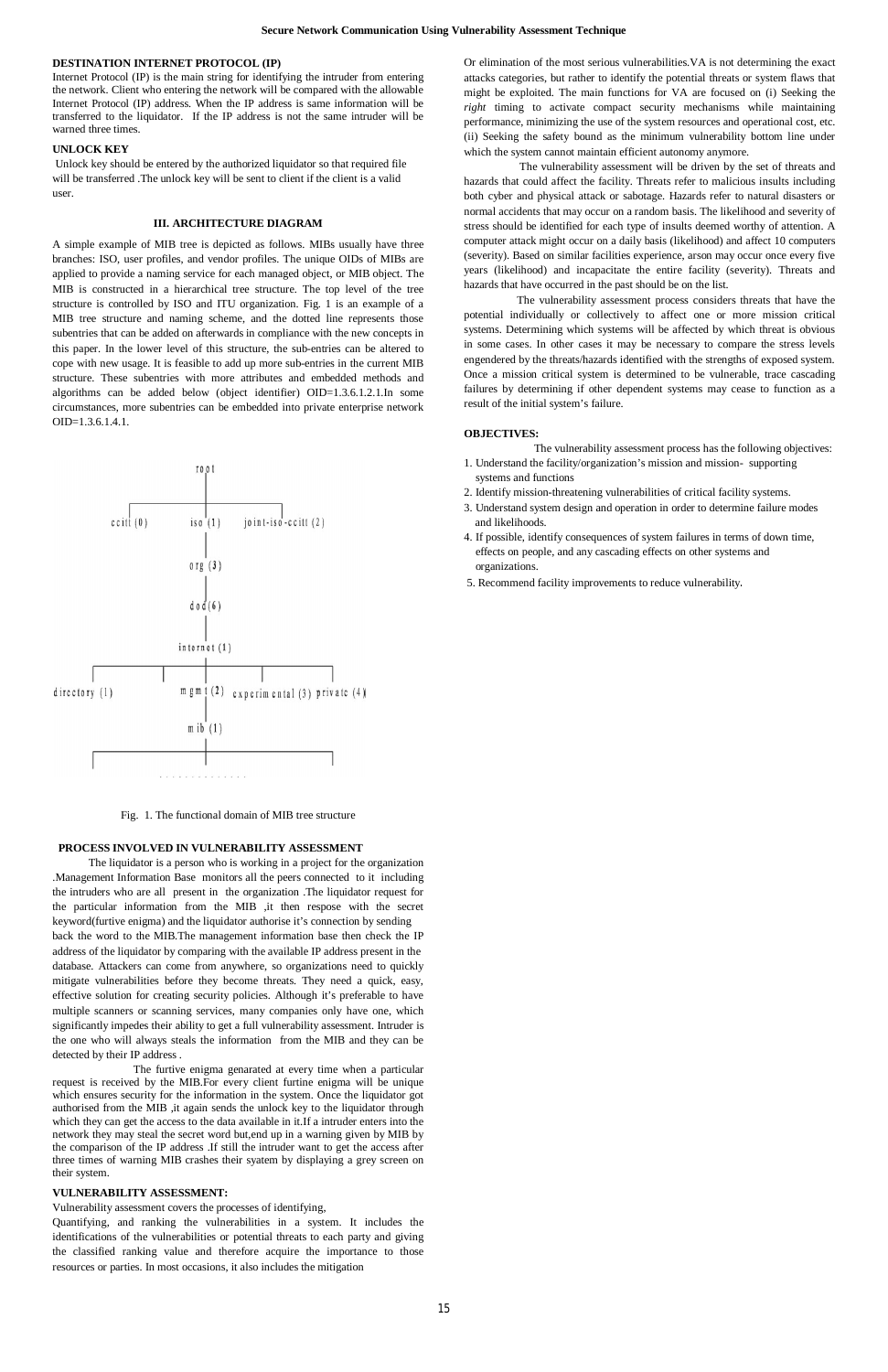# **III . PROCESS ARCHITECTURE DIAGRAM**

# IV. **ALGORITHM**

- Guarding the bustle.
- Tidings Handover.
- 1. Input: IP address
- 2. Output: requested file or crash the intruder system
- 3. Liquidator request for connection
- 4. MIB generates furtive enigma
- 5. For each request generate secret word do
- 6. Send secret word to liquidator through e-mail
- 7. End
- 8. Do
- 9. MIB monitors all connected peers
- 10. If(Liquidator IP  $==$  allowable IP)
- 11. Send unlock key to liquidator
- 12. Else
- 13. {
- 14. For $(i=0; i \leq 3; i++)$
- 15. Warning message
- 16. Crash the system by displaying a grey screen
- 17. }
- 18. If(liquidator unlock key = unlock key sent)
- 19. MIB response with a requested file
- 20. End

# **VI. MODULE DESCRIPTION**

 After careful analysis the system has been identified to have the following modules:

- Connection establishment.
- Flinging Furtive.
- Piecing Establishment.

**ESTABLISHING COMMUNICATION BETWEEN PEERS** محلات وحراف والمتراف  $\circ$ **Contributor IP Address** 192.168.0. **Contributor Host Name** vignes

# **CONNECTION ESTABLISHMENT**

Client-server computing is a distributed application architecture that partitions tasks between service providers and service requesters, called clients.Often clients and servers operate over a computer network on separate hardware. A server machine is a high-performance host that is running one or more server programs which share its resources with clients. A client also shares any of its resources; Clients therefore initiate communication sessions with servers which await Incoming requests.

Tie up all the active nodes in LAN. Once the correct destination router is found, an end-to-end peer connection (TCP or IP) is established to carry end-system. This connection remains active as long as the file requested transferred and it is dynamically shut down when not in use, permitting casual, any-to-any communication without the burden of specifying peer connections in advance. It also allows any-to-any routing in large internetworks in which persistent TCP connections between every pair of routers would not be possible.

# **FLINGING FURTIVE**

After Communication is established between the nodes the main process begins. The Main Server sends authenticated word and furtive enigma. The Furtive keywords are sending to the Liquidator. Occasionally the furtive keywords can be stealed by the Intruder to receive File Requested. Furtive Enigma can be used by the Intruder to hack details send by the Main Server.

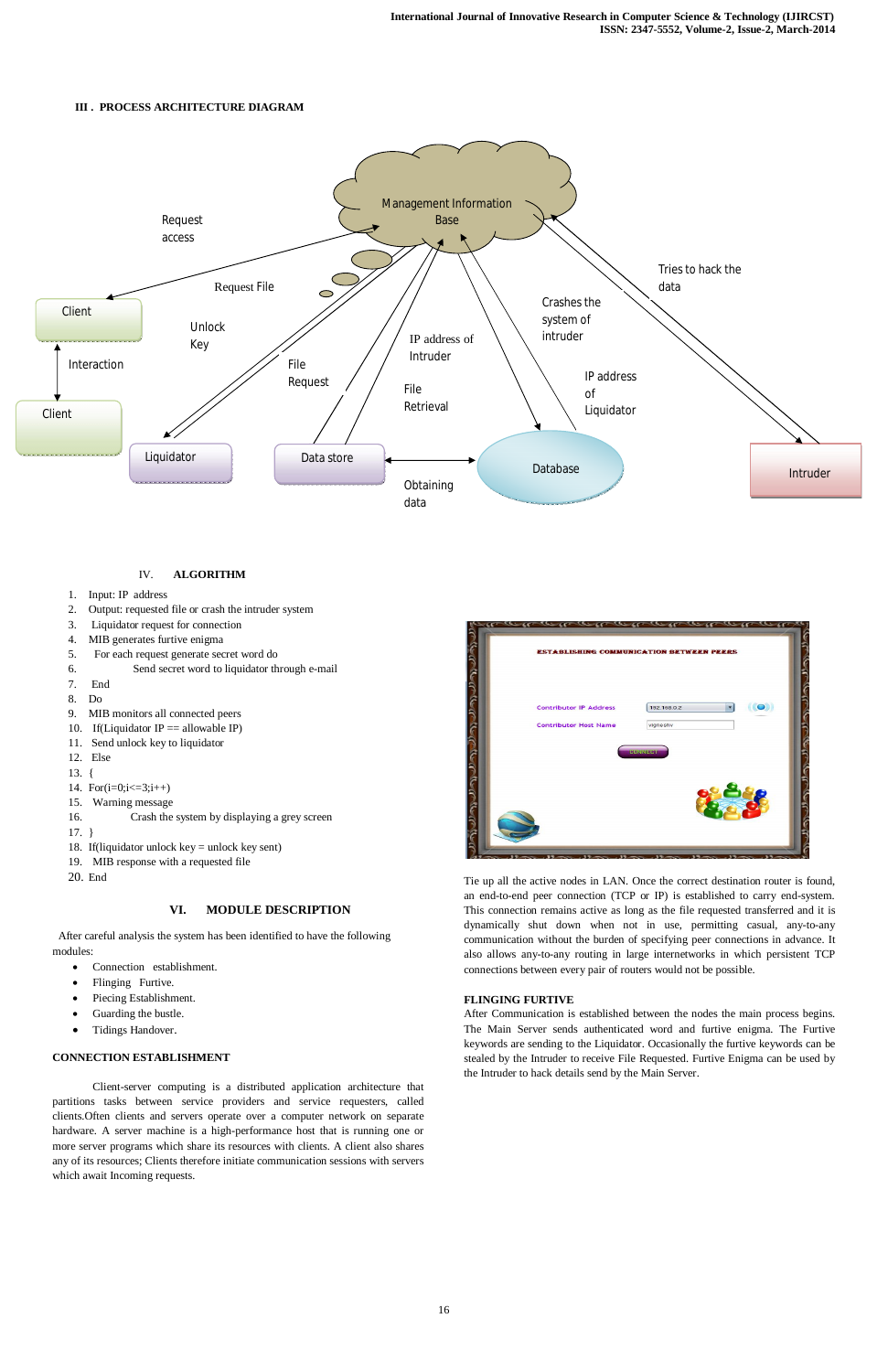

| <b>Authenticated Word</b> |              |                                 |
|---------------------------|--------------|---------------------------------|
|                           | 60           |                                 |
| <b>Furtive Enigma</b>     | ************ |                                 |
|                           | <b>BENNE</b> | <b>View Furtive Enigma List</b> |
|                           |              |                                 |
|                           |              |                                 |
|                           |              |                                 |

# **PIECING ESTABLISHMENT**

The number of connections to establish between each pair of nodes in a node network .Link is established between each and every nodes for network data communication.

From the source node to the destination node and Intruder node must have connection between source nodes after communicate between combinations of multi node each and every node must be link to each other. In data transmission, send the file requested from source node to destination node.

| <b>Liquidator IP Address</b> | $(\odot)$<br>$\blacksquare$<br>192.168.0.2<br>$\overline{\mathbf{z}}$ |
|------------------------------|-----------------------------------------------------------------------|
| <b>Liquidator Host Name</b>  | Information<br>Are you sure want to Connect                           |
|                              | <b>BUNNE</b><br>Cancel<br>OK                                          |





# **GUARDING THE BUSTLE**

The Main Server will guard various bustle. The guarding process is to find out the intruder. Intruder will hack the details provided to the Sub server and he will try to hack the requested details also. After finding the intruder the main server will warn the intruder for 3 times. If also exists then he will make the intruder system to crash. Main Server has the authority to Crash the System.